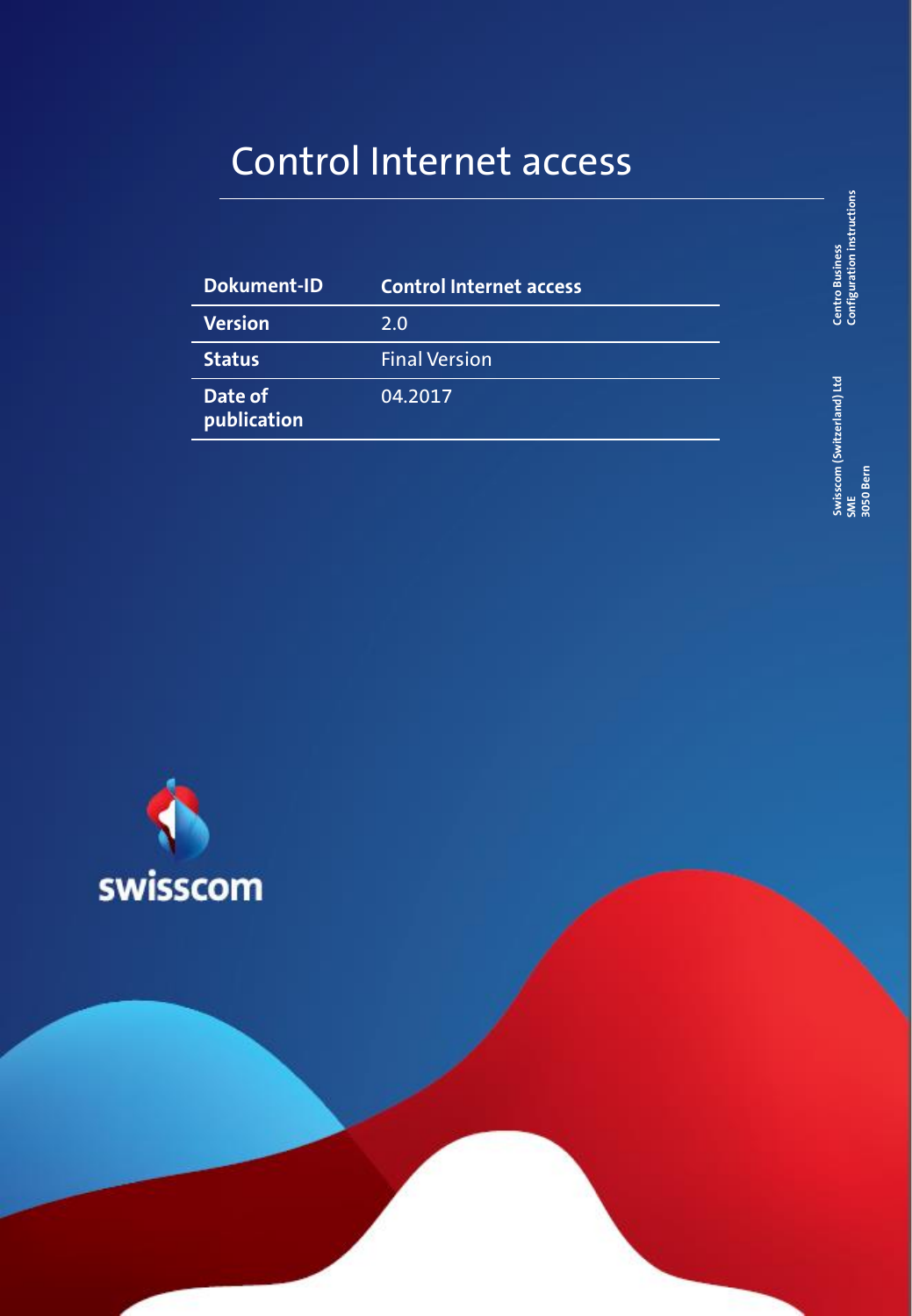# **Contents**

|                                             |   | Centro Business<br>Configuration instructions |
|---------------------------------------------|---|-----------------------------------------------|
| 1.1 Need                                    | 3 |                                               |
| 1.2 Description                             | 3 |                                               |
| 1.3 Requirements/limitations                | 3 |                                               |
| 1.4 Illustration                            | 3 |                                               |
| 1.5 Control basic settings in Overview menu | 4 |                                               |
|                                             |   | Swisscom (Switzerland) Ltd 3050<br>Bern       |

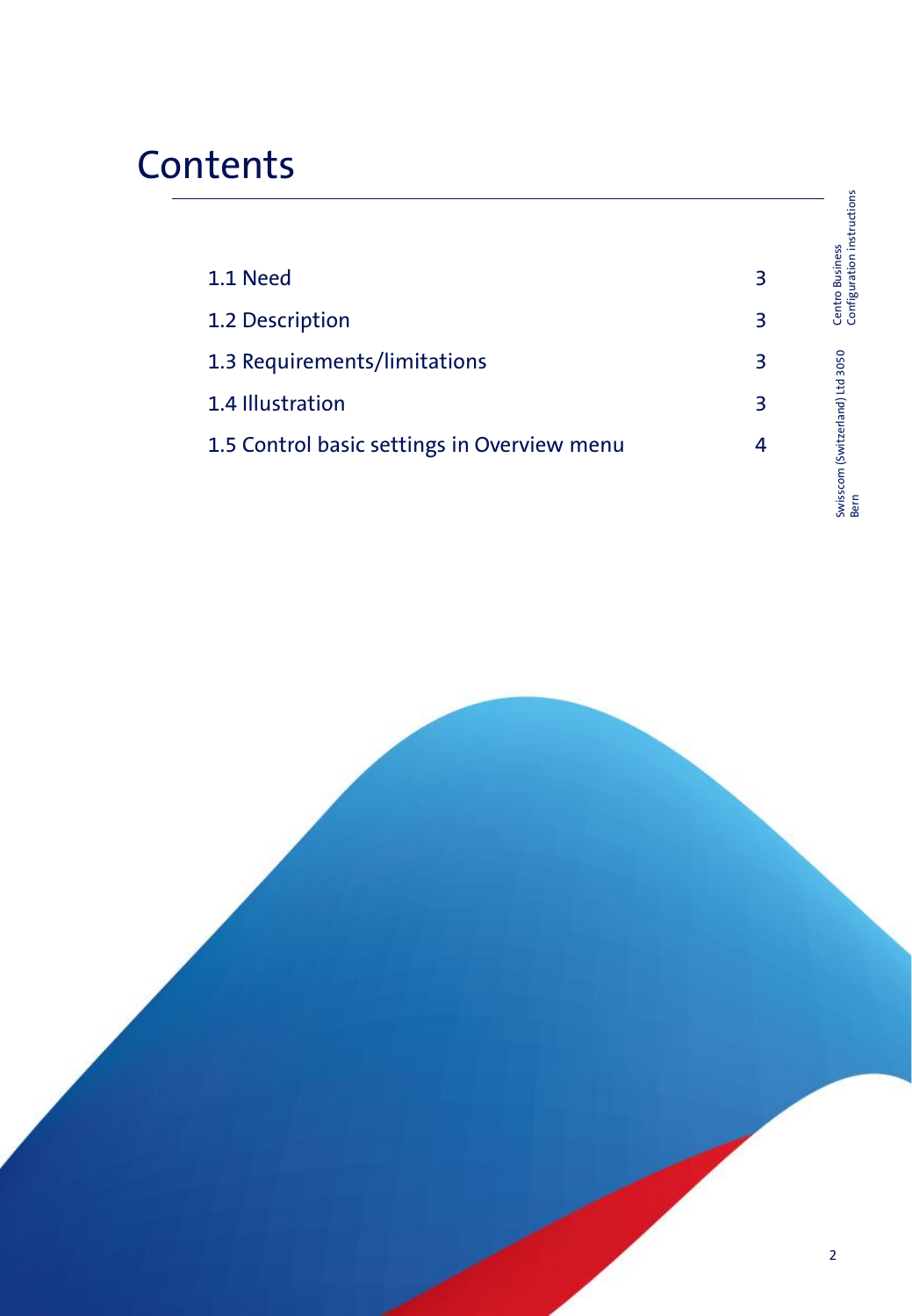## Control Internet access

### 1.1 Need

You have installed your inOne SME office / Business Internet Services Internet connection. You now want to control the settings in your Centro Business router.

### 1.2 Description

When you install a inOne SME office / Business Internet Services Internet connection, the necessary Swisscom settings are automatically transferred to your Centro Business router. You can check the settings or adjust them if you have any problems with the installation process via the router portal.

#### 1.3 Requirements/Limitations

#### Requirements:

- Swisscom Contract: My SME Office, Business Internet Services, Enterprise Connect XS
- Centro Business 2.0 with current firmware version. You can find the firmware on the official Centro Business help page under [Update Firmware](http://www.swisscom.ch/centrobusiness2-fw)
- Access to the router portal is established

#### Restrictions:

• None

#### 1.4 Illustration

None